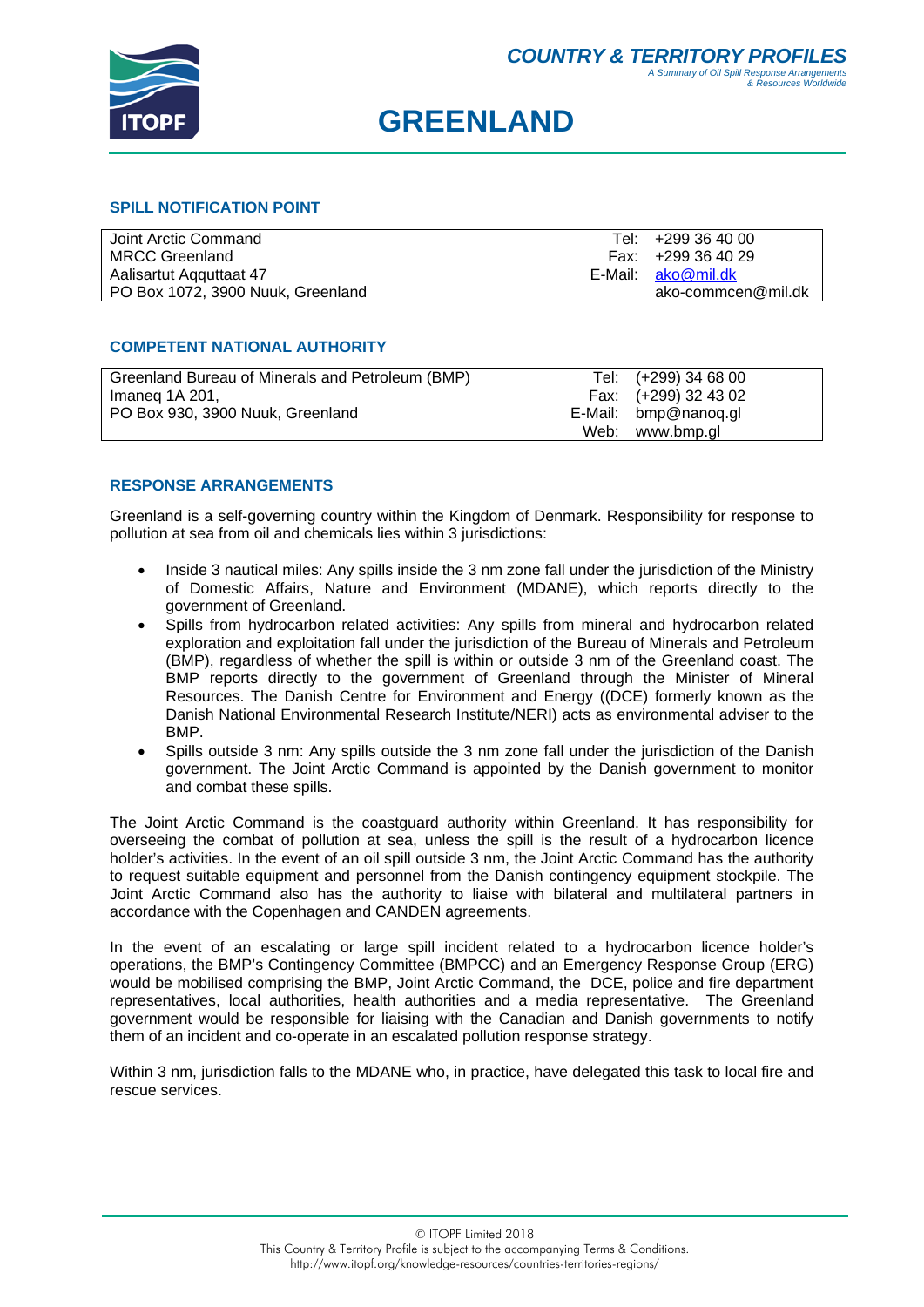

# **GREENLAND**

An Environmental Oil Spill Sensitivity Atlas covering West Greenland offshore waters and coastal areas particularly sensitive to oil spills has been developed collaboratively by a number of Greenlandic and Danish institutions headed by DCE. The Atlas has been prepared to provide oil spill response planners and responders with tools to identify resources at risk, establish protection priorities and identify appropriate response and clean-up strategies. The Atlas can be freely accessed from either DCE's or BMP's webpage.

# **RESPONSE POLICY**

Offshore containment and recovery is the preferred strategy within all 3 jurisdictions. Within the BMP's jurisdiction, dispersant application and in-situ burning are considered to be secondary strategies and prior permission must be sought from the BMP and a net environmental benefit analysis (NEBA) undertaken. Dasic Slickgone NS is approved as a dispersant for application in Greenland by the BMP. Approval of any other dispersant must be sought on a case-by-case basis.

# **EQUIPMENT**

#### **Government & Private**

The national oil spill response company, Greenland Oil Spill Response A/S (GOSR), holds a stockpile of response equipment. Greenland's fire and rescue services hold both offshore and shoreline equipment and have the capability for handling smaller coastline oil spills. Additional support in terms of personnel and equipment could be provided by the local municipalities.

# **PREVIOUS SPILL EXPERIENCE**

There have been no serious spills in Greenland waters.

#### **CONVENTIONS**

| <b>Spill Response</b><br><b>Prevention &amp; Safety</b> |        |    |         |    |      |      |     |     | <b>Compensation</b> |      |      |      |               |
|---------------------------------------------------------|--------|----|---------|----|------|------|-----|-----|---------------------|------|------|------|---------------|
|                                                         | MARPOL |    | Annexes |    | OPRC | OPRC |     | CLC |                     | Fund | Supp | HNS* | <b>Bunker</b> |
| 73/78                                                   | Ш      | I٧ |         | V١ | '90  | -HNS | '69 | '76 | '92                 | '92  | Fund |      |               |
|                                                         |        |    |         |    |      |      |     |     |                     |      |      |      |               |

\* not yet in force